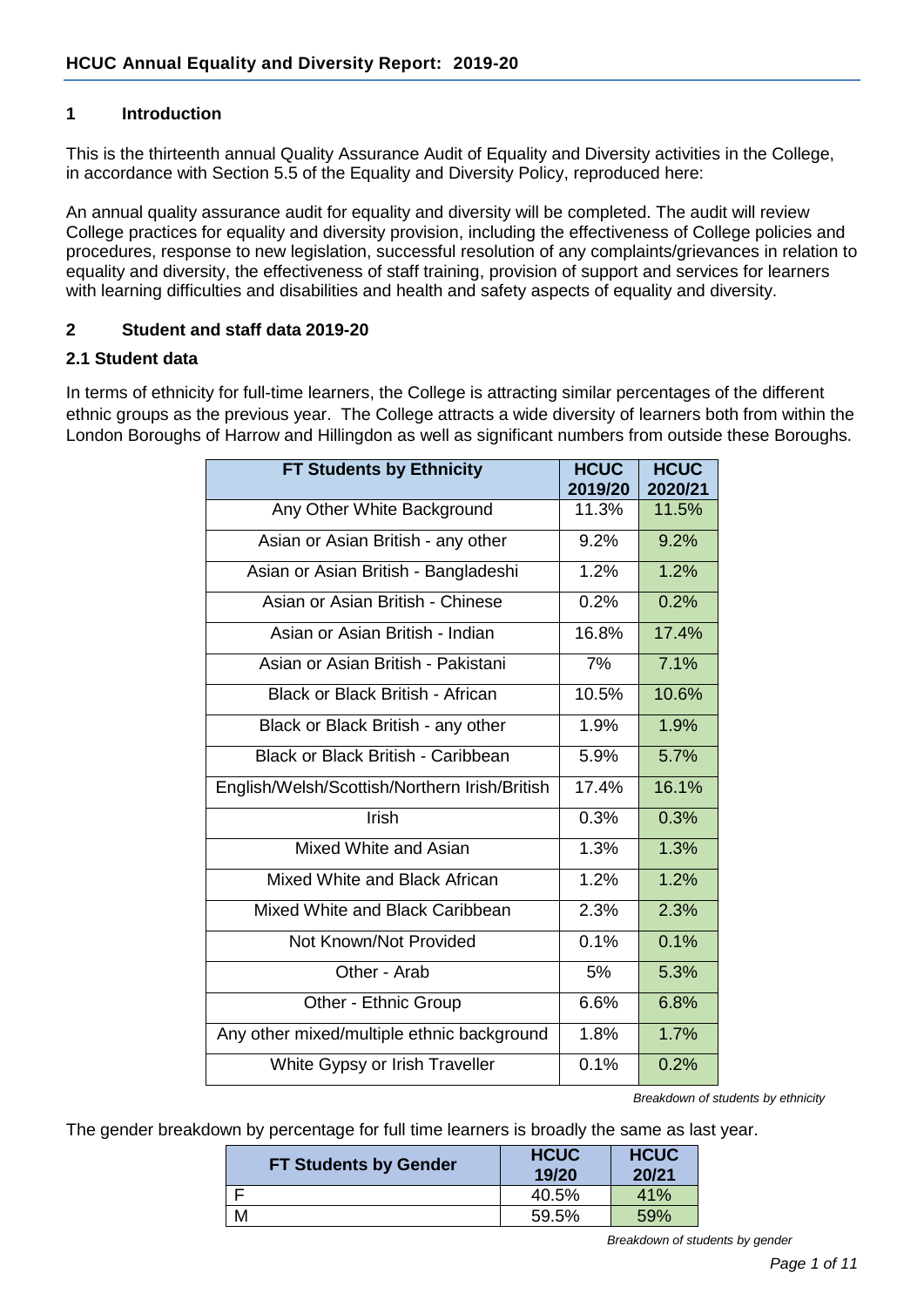## **2.2 Student measures of success**

**Ethnicity:** Student success rates for 2019/20 are higher than 18/19 and they remain high across most ethnicity groups. All groups are above QAR national average and all are within 5% of the college average (which is the target the College sets itself). HC Black Caribbean (247 leavers) and UC Chinese (12 leavers) are below 5% of the college average and will be a focus for the Equality and Diversity action plan.

| <b>Ethnicity</b>       | <b>HC</b><br>QAR<br>19/20 | <b>UC</b><br>QAR<br>19/20 | <b>HCUC</b><br>QAR<br>18/19 | <b>HCUC</b><br>QAR<br>19/20 | <b>QAR Nat</b><br>Avg 17/18 |
|------------------------|---------------------------|---------------------------|-----------------------------|-----------------------------|-----------------------------|
| Any Other              | 91.3%                     | 89.18%                    | 90.42%                      | 90.26%                      | 86.90%                      |
| Bangladeshi            | 87.50%                    | 91.1%                     | 90.88%                      | 90.20%                      | 87.83%                      |
| <b>Black African</b>   | 89.49%                    | 86.68%                    | 88.10%                      | 87.86%                      | 85.97%                      |
| <b>Black Caribbean</b> | 83.00%                    | 88.28%                    | 80.64%                      | 86.56%                      | 83.09%                      |
| <b>Black Other</b>     | 91.19%                    | 89.55%                    | 85.19%                      | 90.28%                      | 84.29%                      |
| Chinese                | 100.00%                   | 83.33%                    | 92.86%                      | 94.87%                      | 89.95%                      |
| Indian                 | 93.03%                    | 92.17%                    | 91.25%                      | 92.44%                      | 88.42%                      |
| Mixed                  | 88.75%                    | 86.30%                    | 84.93%                      | 87.10%                      | 82.65%                      |
| <b>Other Asian</b>     | 92.20%                    | 90.39%                    | 91.92%                      | 91.37%                      | 87.76%                      |
| Pakistani              | 91.78%                    | 89.31%                    | 89.97%                      | 89.96%                      | 85.64%                      |
| Unknown                | 92.31%                    | 92.31%                    | 86.96%                      | 92.31%                      | 84.72%                      |
| White                  | 90.17%                    | 90.59%                    | 89.22%                      | 90.44%                      | 85.88%                      |
| Total                  | 90.81%                    | 89.77%                    | 89.40%                      | 90.18%                      | 85.87%                      |

*Success by Ethnicity; all qualifications including functional skills/GCSE Eng & Maths*

**Gender:** In terms of success by gender, the female /male gap, has decreased from 3.26% to 1.6%.

|        | <b>HCUC</b> | <b>HCUC</b> |
|--------|-------------|-------------|
| Gender | QAR         | QAR         |
|        | 18/19       | 19/20       |
|        | 90.99%      | 91%         |
| M      | 87.73%      | 89.4%       |
| Total  | 89.40%      | 90.18%      |

*Success rates by gender; all qualifications including functional skills/GCSE Eng & Maths*

### **Socio-economic disadvantage**

In the table below 'from deprived area postcode' – indicates learners living in postcodes identified as areas of socio-economic disadvantage. This QAR data shows positive outcomes from those learners identified as living in postcodes defined as an economic disadvantage.

| <b>Economic Disadvantage</b>    | Leavers | <b>HCUC QAR</b><br>18/19 | <b>HCUC QAR</b><br>19/20 |
|---------------------------------|---------|--------------------------|--------------------------|
| From deprived area postcode     | 5046    | 88.60%                   | 90.05%                   |
| Not from deprived area postcode | 13261   | 89.64%                   | 90.23%                   |
| Total                           | 14426   | 89.40%                   | 90.18%                   |

*Postcode analysis for Socio-economic disadvantage: all qualifications including functional skills/GCSE Eng & Maths*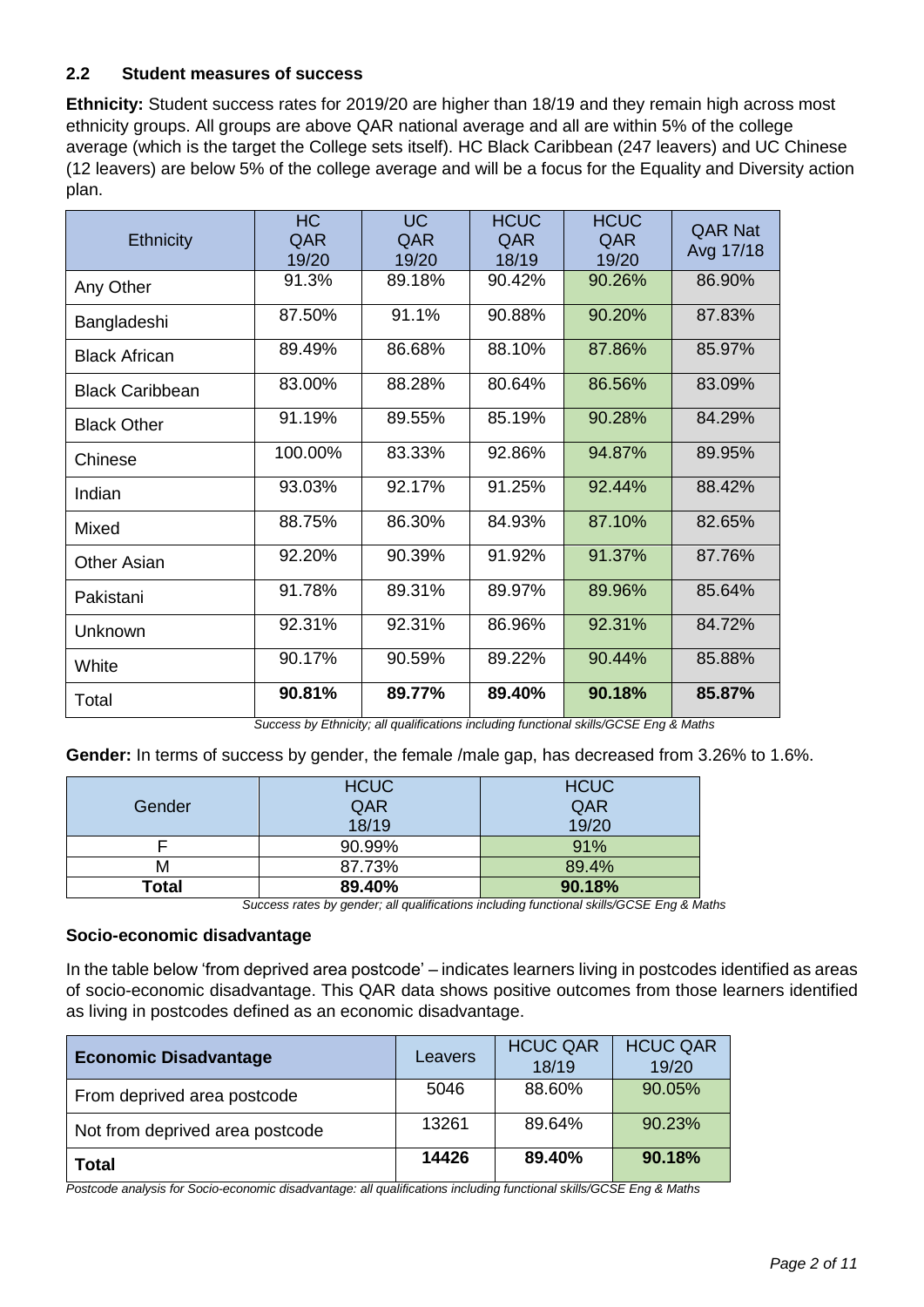**Free School Meals:** For those students that receive free school meals their success rates are 3.25 below students that do not.

| <b>Free School Meals</b> | Leavers | <b>HCUC QAR</b><br>18/19 | <b>HCUC QAR</b><br>19/20 |
|--------------------------|---------|--------------------------|--------------------------|
| FSM - no                 | 16832   | 89.52%                   | 90.44%                   |
| FSM - yes                | 1475    | 88.03%                   | 87.19%                   |
| <b>Total</b>             | 14412   | 89.40%                   | 90.18%                   |

### **Looked after children**

The achievement of Looked after children shows they perform 5% lower than students that are not looked after. This will be a focus for the E & D action plan at UC.

| <b>Looked After</b> | <b>HC</b><br>QAR<br>19/20 | UC/<br>QAR<br>19/20 | <b>HCUC</b><br>Leavers<br>18/19 | <b>HCUC</b><br>QAR<br>18/19 | <b>HCUC</b><br>QAR<br>19/20 |
|---------------------|---------------------------|---------------------|---------------------------------|-----------------------------|-----------------------------|
| <b>No</b>           | 90.95%                    | 90.21%              | 17360                           | 89.94%                      | 90.50%                      |
| Yes                 | 89.3%                     | 81%                 | 833                             | 86.53%                      | 85.5%                       |
| <b>Total</b>        | 90.81%                    | 89.77%              | 18307                           | 89.38%                      | 90.18%                      |

*Looked after success rates all qualifications including functional skills/GCSE Maths and Eng*

#### **Looked After Students Destinations:**

|                                                                            | <b>HC</b>   |            | <b>UC</b>      |            | <b>HCUC</b>        |            |
|----------------------------------------------------------------------------|-------------|------------|----------------|------------|--------------------|------------|
| <b>Looked After Destinations</b>                                           | Count       | % of Total | Count          | % of Total | Count <sup>1</sup> | % of Total |
| Apprenticeship                                                             |             | 0.5%       | $\overline{2}$ | 1.1%       | 3                  | 0.8%       |
| <b>HE</b>                                                                  | 4           | 2.0%       | 5              | 2.8%       | 9                  | 2.3%       |
| In paid employment for 16<br>hours or more per week                        | 9           | 4.4%       | 10             | 5.6%       | 19                 | 4.9%       |
| In paid employment for less<br>than 16 hours per week                      | 2           | 1.0%       | $\overline{0}$ | 0.0%       | $\overline{2}$     | 0.5%       |
| Independent living                                                         | 1           | 0.5%       | $\Omega$       | 0.0%       | 1                  | 0.3%       |
| Not in paid employment,<br>looking for work and<br>available to start work | 3           | 1.5%       | 6              | 3.4%       | 9                  | 2.3%       |
| Other FE* (Full-time)                                                      | 147         | 71.7%      | 140            | 78.2%      | 287                | 74.7%      |
| Other FE* (Part-time)                                                      | $\Omega$    | 0.0%       | 2              | 1.1%       | 2                  | 0.5%       |
| Other outcome – not listed                                                 | 33          | 16.1%      | 12             | 6.7%       | 45                 | 11.7%      |
| Self-employed for 16 hours<br>or more/week                                 | $\mathbf 1$ | 0.5%       | $\Omega$       | 0.0%       | 1                  | 0.3%       |
| Supported independent<br>living                                            | 3           | 1.5%       | 1              | 0.6%       | $\overline{4}$     | 1.0%       |
| Traineeship                                                                | 1           | 0.5%       | 1              | 0.6%       | $\overline{2}$     | 0.5%       |
| Total                                                                      | 205         |            | 179            |            | 384                |            |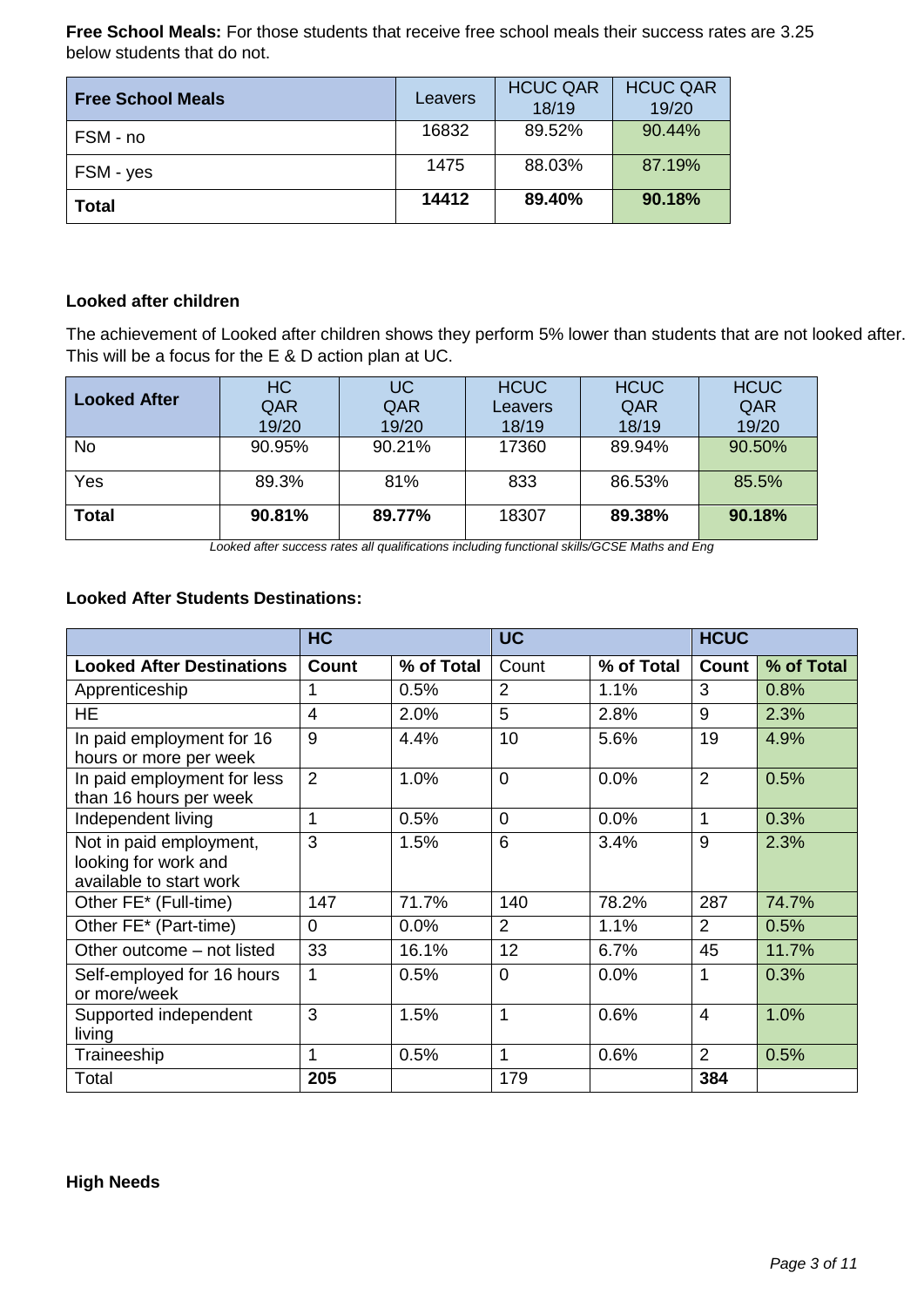In 2019/20 HCUC has seen an increase in High Needs learners. This follows similar increases in the previous 3 years. As with last year the College supported the majority (80%) of these students on mainstream courses.

High Needs students' success rates decreased slightly from the previous year. The gap compared to nonhigh needs students opened from to 1.98 to 3.17%.

| <b>High Needs</b> | <b>HC</b><br>QAR<br>19/20 | UC<br>QAR<br>19/20 | <b>HCUC</b><br>QAR<br>18/19 | <b>HCUC</b><br>QAR<br>19/20 |
|-------------------|---------------------------|--------------------|-----------------------------|-----------------------------|
| <b>No</b>         | 89%                       | 90%                | 89.47%                      | 90.34%                      |
| Yes               | 85%                       | 88%                | 87.49%                      | 87.17%                      |
| <b>Total</b>      | 88.57%                    | 90%                | 89.38%                      | 90.18%                      |

*High Needs success rates 2019/20: all qualifications including functional skills/GCSE Eng & Maths*

High Needs students perform very well on their main programme, but not on basic skills Maths and English.

|                                | <b>HCUC</b>                                                           |     |     |        |  |  |
|--------------------------------|-----------------------------------------------------------------------|-----|-----|--------|--|--|
| <b>QualSize</b>                | <b>19/20 QAR</b><br><b>Completed</b><br><b>Pass</b><br><b>Leavers</b> |     |     |        |  |  |
| A Level                        | 3                                                                     | 3   | 3   | 100.0% |  |  |
| Award                          | 35                                                                    | 35  | 35  | 100.0% |  |  |
| Basic Skills Maths and English | 224                                                                   | 216 | 133 | 59.4%  |  |  |
| Certificate                    | 111                                                                   | 109 | 107 | 96.4%  |  |  |
| Diploma                        | 254                                                                   | 248 | 239 | 94.1%  |  |  |
| <b>ESOL</b>                    | 2                                                                     | 2   | 2   | 100.0% |  |  |
| <b>GCSE Maths and English</b>  | 270                                                                   | 263 | 262 | 97.0%  |  |  |
| Other Non-Reg                  | 21                                                                    | 21  | 21  | 100.0% |  |  |
| <b>Grand Total</b>             | 920                                                                   | 897 | 802 | 87.2%  |  |  |

*High Needs success rates 2018/19`: all qualifications including functional skills/GCSE Eng & Maths*

High Needs learners perform well on their main vocational course when compared to all students on the same programmes.

| All students on the same programme<br>as High Needs learners | <b>Leavers</b> | 18/19<br>QAR | 19/20<br>QAR |
|--------------------------------------------------------------|----------------|--------------|--------------|
| High needs - No (Main Vocational Course)                     | 1733           | 85.8%        | 87.5%%       |
| High Needs - Yes (Main vocational course)                    | 415            | 98.5%        | 95.9%        |

High Needs learners do not perform as well as other students for English and Maths. However, GCSE high grades have improved from last year. This will be a continued area for improvement in 20/21.

| <b>High Needs</b> | <b>Basic Skills</b><br>Maths and<br>English HCUC<br>QAR<br>19/20 | <b>HCUC</b><br><b>GCSE</b><br>QAR<br>19/20 | <b>HCUC</b><br><b>GCSE</b><br>Maths High<br>Grades<br>19/20 | <b>HCUC</b><br><b>GCSE</b><br>Eng High<br>Grades<br>19/20 |
|-------------------|------------------------------------------------------------------|--------------------------------------------|-------------------------------------------------------------|-----------------------------------------------------------|
| <b>No</b>         | 81.3%                                                            | 95.4%                                      | 32.6%                                                       | 32.3%                                                     |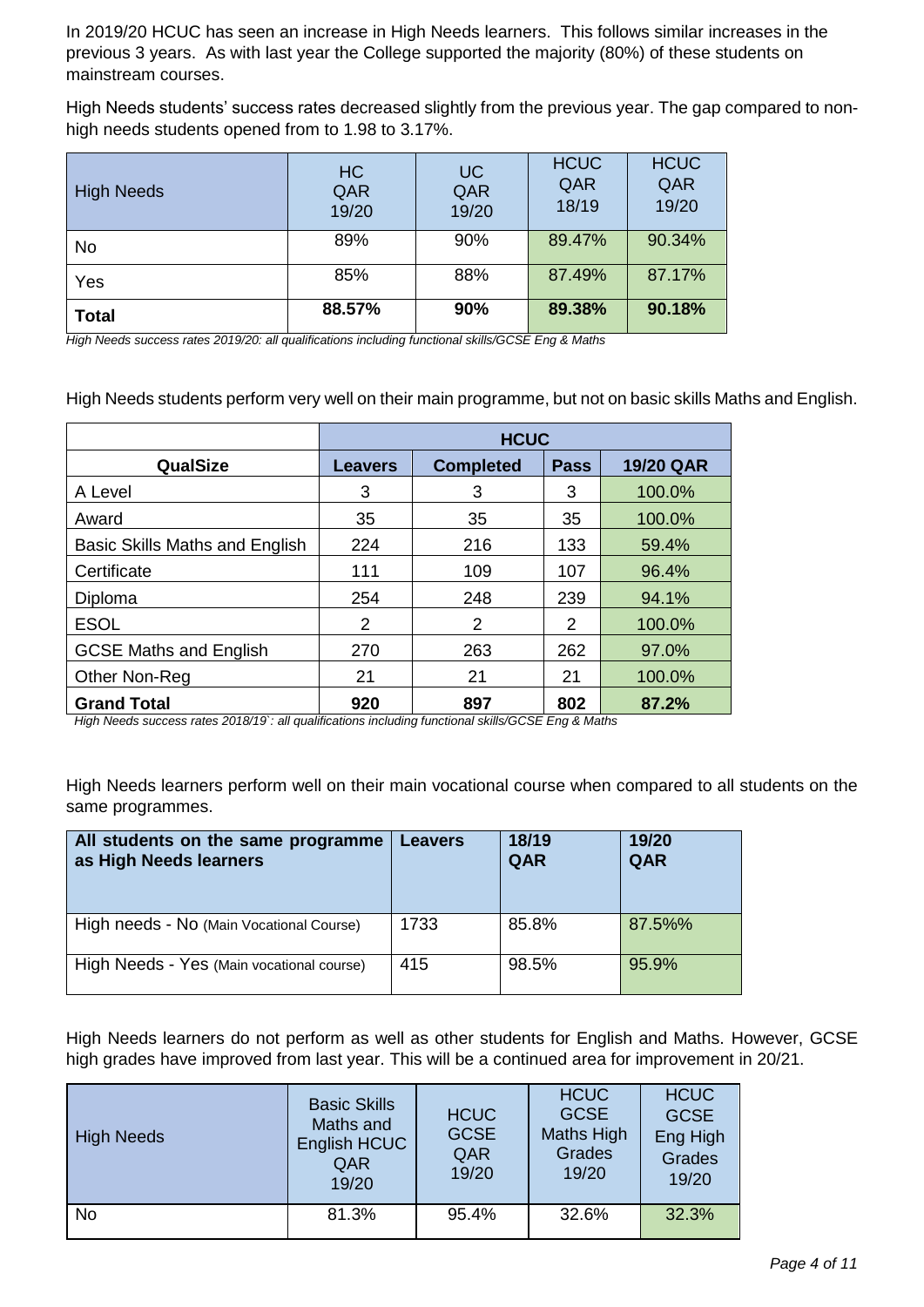| Yes          | 59.4% | 97%   | 21.0% | 21.9% |
|--------------|-------|-------|-------|-------|
| <b>Total</b> | 79.9% | 95.4% | 32.0% | 28.2% |

The majority of High needs learners have progressed on to new courses.

|                                                                                                                 | <b>HC</b>      |            | <b>UC</b>      |            | <b>HCUC</b>    |            |
|-----------------------------------------------------------------------------------------------------------------|----------------|------------|----------------|------------|----------------|------------|
| <b>High Needs Destination</b>                                                                                   | <b>Count</b>   | % of Total | Count          | % of Total | Count          | % of Total |
| Apprenticeship                                                                                                  | 4              | 1.8%       | 3              | 1.4%       | $\overline{7}$ | 1.6%       |
| HE.                                                                                                             | 9              | 4.1%       | 13             | 6.1%       | 22             | 5.1%       |
| In paid employment for 16<br>hours or more per week                                                             | $\overline{7}$ | 3.2%       | 11             | 5.2%       | 18             | 4.2%       |
| In paid employment for less<br>than 16 hours per week                                                           | 3              | 1.4%       | $\overline{0}$ | 0.0%       | 3              | 0.7%       |
| Learner returning home                                                                                          | $\overline{2}$ | 0.9%       | 1              | 0.5%       | 3              | 0.7%       |
| Not in paid employment,<br>looking for<br>work<br>and<br>available to start work                                | 8              | 3.7%       | 9              | 4.2%       | 17             | 3.9%       |
| Not in paid employment, not<br>looking for work and/or not<br>available to start<br>work<br>(including retired) | $\mathbf{1}$   | 0.5%       | $\overline{0}$ | 0.0%       | $\mathbf{1}$   | 0.2%       |
| Other FE* (Full-time)                                                                                           | 155            | 70.8%      | 160            | 75.1%      | 315            | 72.9%      |
| Other FE* (Part-time)                                                                                           | 5              | 2.3%       | 1              | 0.5%       | 6              | 1.4%       |
| Other outcome - not listed                                                                                      | 16             | 7.3%       | $\overline{4}$ | 1.9%       | 20             | 4.6%       |
| independent<br>Supported<br>living                                                                              | $\mathbf 1$    | 0.5%       | $\overline{2}$ | 0.9%       | 3              | 0.7%       |
| Supported Internship                                                                                            | 5              | 2.3%       | 8              | 3.8%       | 13             | 3.0%       |
| Traineeship                                                                                                     | 3              | 1.4%       | 1              | 0.5%       | 4              | 0.9%       |
| Total                                                                                                           | 219            |            | 213            |            | 432            |            |

**Learning Difficulty:** Those learners that declare a learning difficulty have shown QAR rates which have a gap which is at 2.57% compared to 4.39% last year.

| Learning<br><b>Difficulty</b> | <b>Details</b>            | <b>Leavers</b> | 18/19<br>QAR % | 19/20<br>QAR % |
|-------------------------------|---------------------------|----------------|----------------|----------------|
| Has LD                        | Autism                    | 443            | 87.85%         | 90.29%         |
|                               | <b>Dyscalculia</b>        | 24             | 52.63%         | 87.50%         |
|                               | <b>Dyslexia</b>           | 435            | 83.86%         | 87.82%         |
|                               | Moderate                  | 503            | 83.89%         | 88.87%         |
|                               | <b>Multiple</b>           | 12             | 100.00%        | 50.00%         |
|                               | Not Known/Not<br>Provided | 53             | 100.00%        | 83.02%         |
|                               | Other                     | 230            | 87.85%         | 79.13%         |
|                               | <b>Other Spec</b>         | 68             | 78.85%         | 94.12%         |
|                               | Severe                    | 70             | 91.95%         | 98.57%         |
|                               | <b>Has LD Total</b>       | 1838           | 85.41%         | 87.87%         |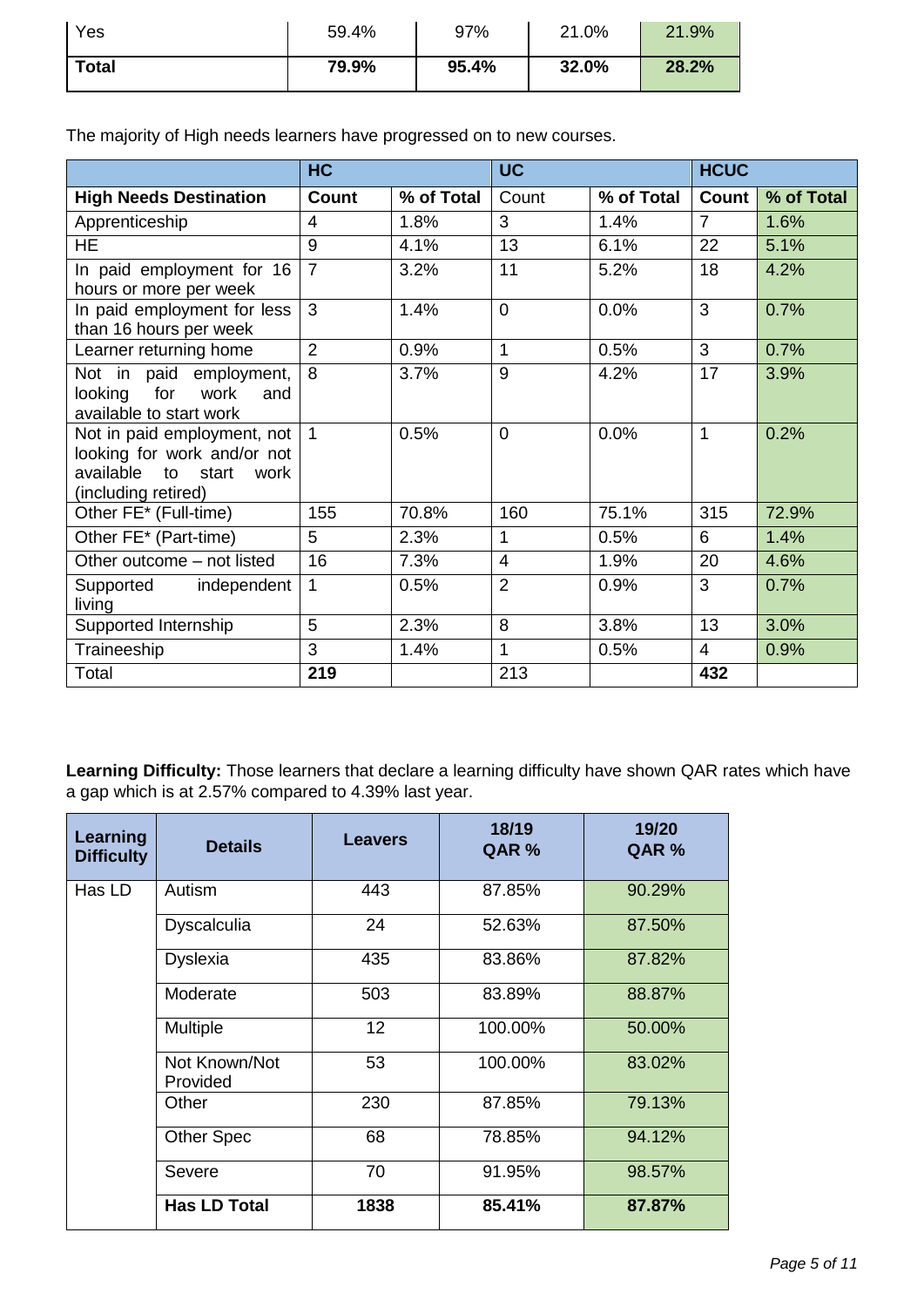| Does Not<br>Have LD | n/a                                     | 262   | 84.76% | 89.31% |
|---------------------|-----------------------------------------|-------|--------|--------|
|                     | None                                    | 16207 | 89.84% | 90.45% |
|                     | <b>Does Not Have</b><br><b>LD Total</b> | 16469 | 89.80% | 90.44% |
|                     | Overall Total                           | 18307 | 89.52% | 90.18% |

*Success rates by learning difficulty: all qualifications including functional skills/GCSE Eng & Maths*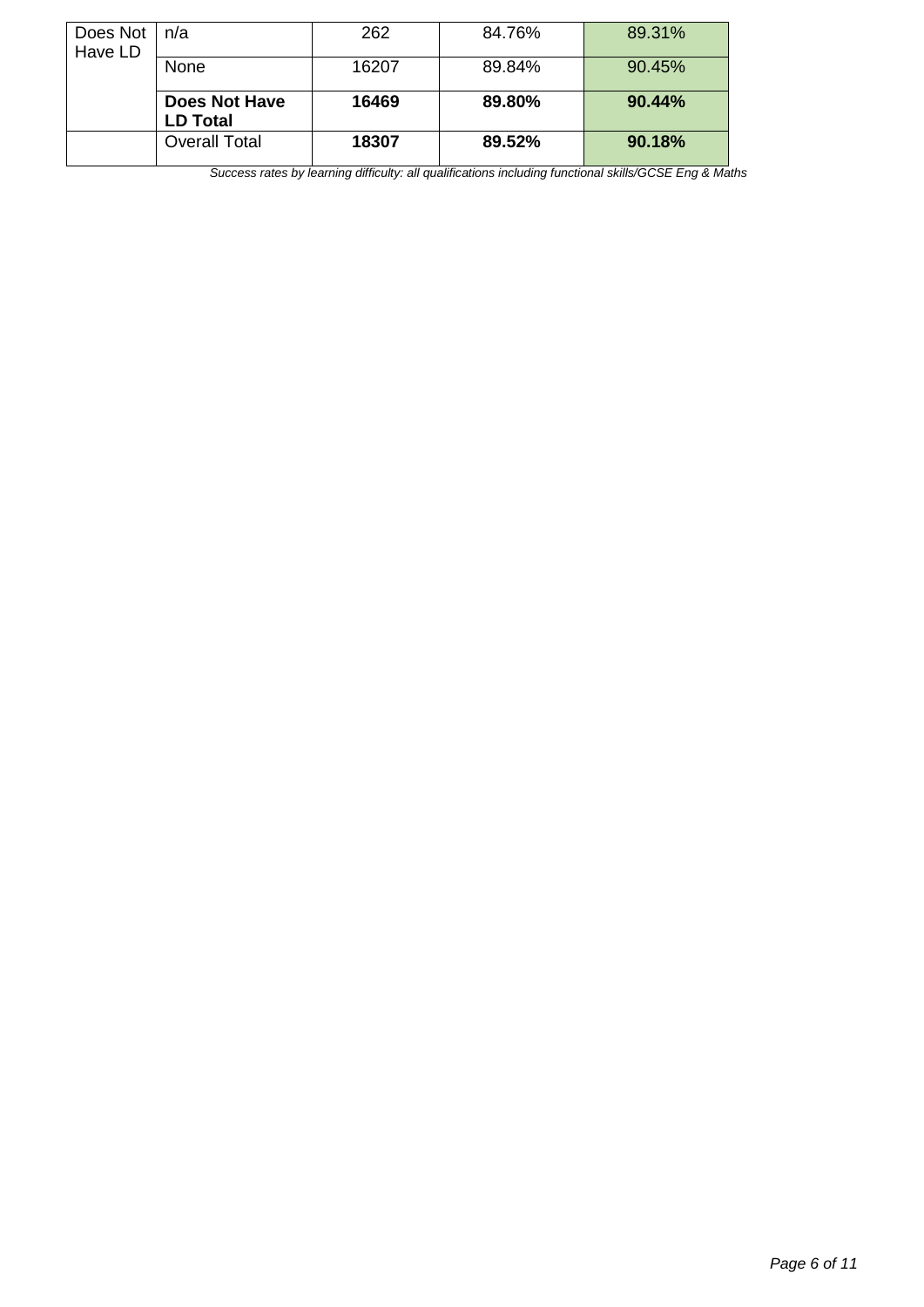# **2. Staff**

# **BAME Representation**

All staff:

| <b>College</b> | 2020 | 2019   | 2018  | 2017  |
|----------------|------|--------|-------|-------|
| <b>HC</b>      | 39%  | 38.32% | 46.0% | 39.5% |
| <b>UC</b>      | 35%  | 35.27% | 35.0% | 34.0% |

The BAME representation at HCUC is **36%**. HCUC BAME representation is at the GLA figure of 36% for BAME who are economically active in the London population. BAME representation at HC is well above the College target. At UC, the BAME representation is just below the 36% target. BAME staff in managerial positions in HCUC are 35.4%.

Academic teaching staff:

| <b>College</b> | 2020 | 2019   | 2018  | 2017  |
|----------------|------|--------|-------|-------|
| <b>HC</b>      | 39%  | 38.32% | 46.0% | 39.5% |
| UC             | 35%  | 35.27% | 35.0% | 34.0% |

### **Gender**

Females

| <b>College</b> | 2020 | 2019 | 2018 | 2017 |
|----------------|------|------|------|------|
| HC             | 75%  | 74%  | 73%  | 73%  |
| <b>UC</b>      | 74%  | 63%  | 74%  | 62%  |

HCUC female representation in 2020 is 72%, this figure is above 46% which is the GLA figure for females who are economically active in the London population. Female staff in managerial positions in HCUC are 57.3%.

**Disability:** Staff disclosing a disability:

**Disability** 

| <b>College</b> | 2020 | 2019  | 2018 | 2017 | 2016 |
|----------------|------|-------|------|------|------|
| HC             | 6%   | 4.21% | 5.9% | 6.6% | 6.1% |
| <b>UC</b>      | 8%   | 6.01% | 6.9% | 5.1% | 6.0% |

Nationally, the number of staff with a declared disability across the Further Education sector is 4.0%. At HCUC, the representation of staff with a declared disability is 8% which is above the FE benchmark. However, the HCUC 2020 figure of 8% is below 12%, which is the GLA figure for disabled persons who are economically active in the London population.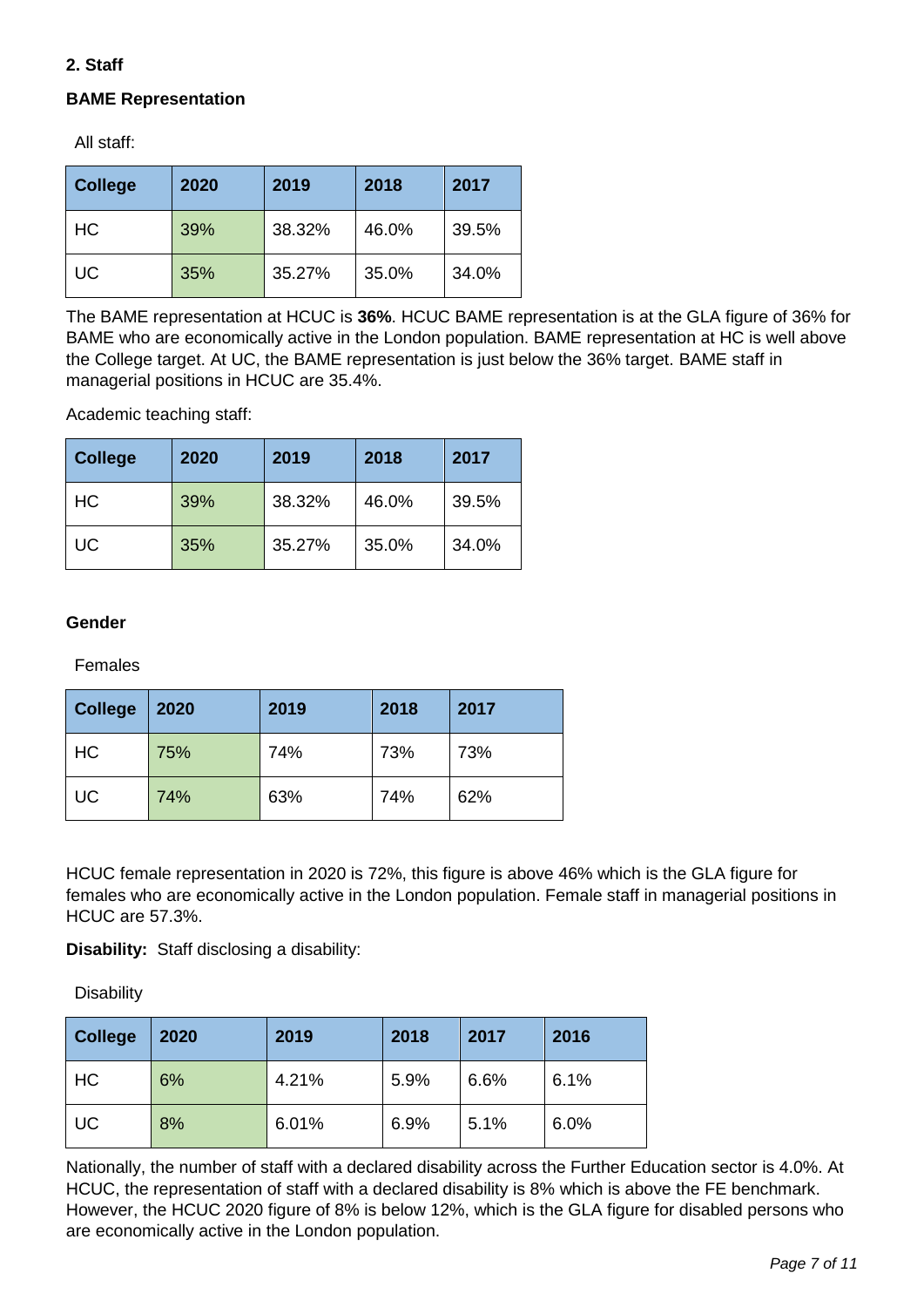## **Age breakdown - HCUC**

Age

| <b>Age Band</b> | 2020 | 2019 | 2018 | 2017 |
|-----------------|------|------|------|------|
| < 44            | 40%  | 39%  | 53%  | 39%  |
| > 44            | 60%  | 61%  | 47%  | 61%  |

The table shows that since 2019, the representation of staff in both age groups has not changed.

# **RECRUITMENT DATA**

| <b>Harrow College</b>                   | 2019/20 | 2018/19 | 2017/18 | 2016/17 | 2015/16 |
|-----------------------------------------|---------|---------|---------|---------|---------|
| % BAME Applicants                       | 60%     | 60%     | 44.8%   | 20%     | 50.41   |
| % BAME Offers from total offers<br>made | 43%     | 67.5%   | 33.3%   | 35.71   | 54.55   |

| Uxbridge College                        | 2019/20 | 2018/19 | 2017/18 | 2016/17 | 2015/16 |
|-----------------------------------------|---------|---------|---------|---------|---------|
| % BAME Applicants                       | 59%     | 58.9%   | 59%     | 55.3%   | 55.3%   |
| % BAME Offers from total offers<br>made | 47%     | 38.4%   | 49%     | 40.7%   | 48.2%   |

BAME candidate's performance has increased at UC. HC level has fallen from a high point last year.

| 2020- Equality recruitment breakdown | <b>Harrow</b> | <b>Uxbridge</b> |
|--------------------------------------|---------------|-----------------|
| <b>Number of Applicants</b>          | 513           | 1396            |
| <b>Number of Campaigns</b>           | 70            | 123             |
| <b>Number of Offers</b>              | 51            | 102             |
| <b>BAME Offer as %</b>               | 43%           | <b>47%</b>      |
| Female offer as %                    | 61%           | 64%             |
| % Age of >41                         | 63%           | <b>57%</b>      |
| <b>Number of promotions</b>          | 14            | 18              |
| % of BAME Promoted                   | <b>71%</b>    | 33%             |

The performance of BAME staff during the recruitment process has been consistent across the four periods of 19/20.

The performance of female applicants and applicants in the age group >41 is consistent across the colleges.

The percentage of BAME promotions at HC is high.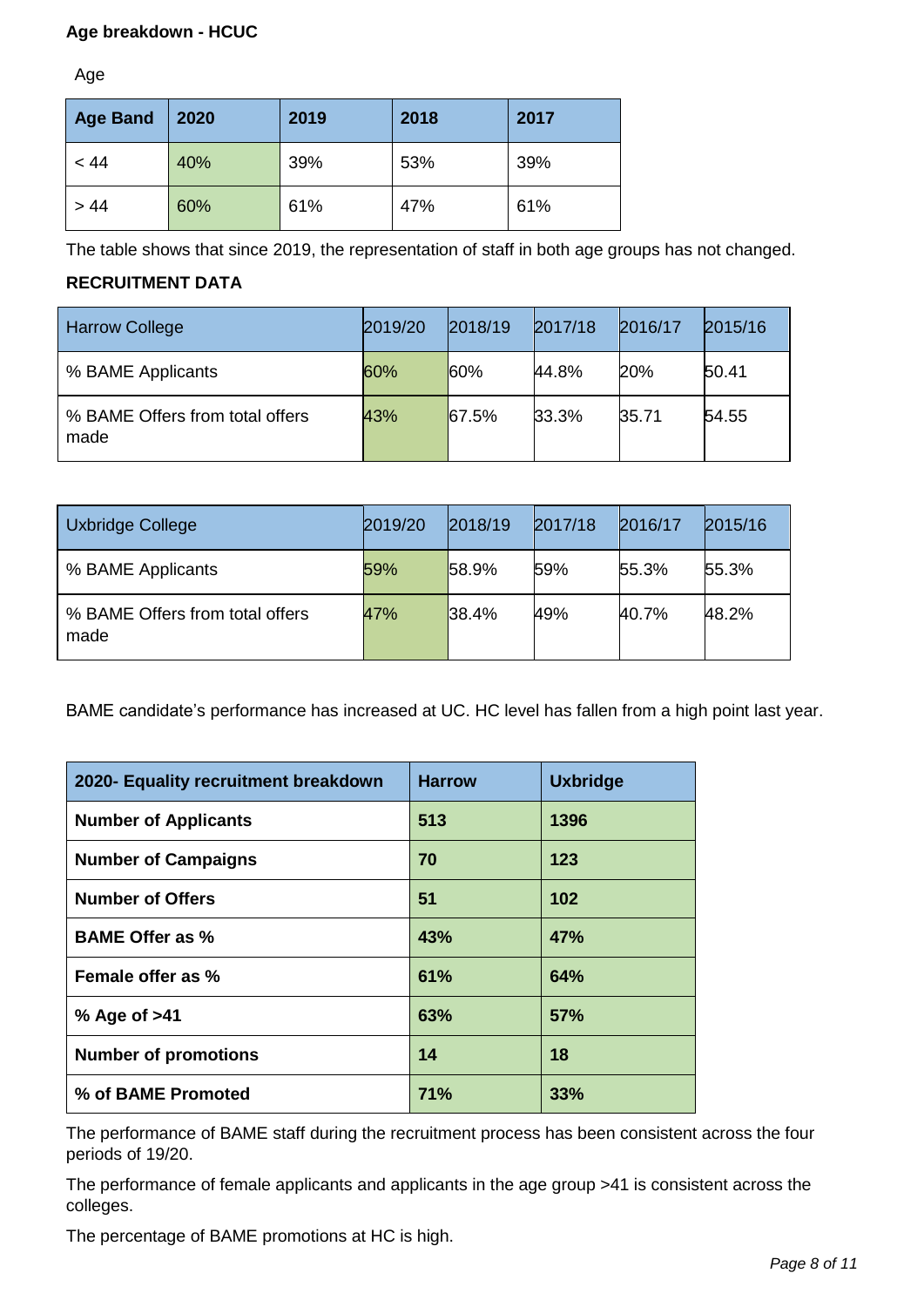# **Training**

The Equality and Diversity training programme continued to be delivered to staff. **45** staff were trained in 2019/20 on Equality and Diversity during the Whole College Training Days, making a total of 783 staff having received E&D Training over the past Seven years.

Staff appraisals are used to give staff the opportunity to explain how they have contributed to equality & diversity across the protected characteristics. E&D training is mandatory at the College for all new staff and new Governors. E&D online training is provided to all new College staff when they join. The quality of this training is closely monitored to ensure that the training is of good quality. Feedback from new staff attending E&D training in 2019/20 was very good.

## **3 Effectiveness of policies and procedures**

## **3.1 Equality and Diversity Action Plan**

Equality & Diversity Action Plans were in operation for 2019/20. Relative effectiveness of the Action plans is indicated by the fact that no actions were at red status ('no significant progress') by the end of the year. All actions achieved green status ('achieved', or 'progress as expected').

## **3.2 Student Disciplinaries**

## **Student Disciplinaries**

For **Uxbridge College**, there has been a smaller number of disciplinary hearings this year: 102 in total: 99 x Stage 3 and 3 x Stage 4 compared to 170 previous year.

| <b>Ethnicity</b>                                | <b>Disciplinary</b><br><b>Count stage</b><br>3&4 | Percentage<br>lof<br>disciplinaries population | Percentage<br>student<br>19/20 |
|-------------------------------------------------|--------------------------------------------------|------------------------------------------------|--------------------------------|
| Any Other White Background                      | 8                                                | 8%                                             | 11.5%                          |
| Asian or Asian British - any other              | 8                                                | 8%                                             | 9.2%                           |
| Asian or Asian British - Indian                 | 12                                               | 12%                                            | 17.4%                          |
| Asian or Asian British - Pakistani              | 9                                                | 9%                                             | 7.1%                           |
| <b>Black or Black British - African</b>         | 20                                               | 20%                                            | 10.6%                          |
| Black or Black British - any other              | $\overline{2}$                                   | 2%                                             | 1.9%                           |
| <b>Black or Black British - Caribbean</b>       | 12                                               | 12%                                            | 5.7%                           |
| English/Welsh/Scottish/Northern<br><b>Irish</b> | 11                                               | 11%                                            | 16.1%                          |
| Mixed White and Black Caribbean                 | $\overline{2}$                                   | 2%                                             | 2.3%                           |
| Other - Arab                                    | 10                                               | 10%                                            | 5.3%                           |
| <b>Other - Ethnic Group</b>                     | 6                                                | 6%                                             | 6.8%                           |
| Other mixed/multiple ethnic<br>background       | $\overline{2}$                                   | 2%                                             | 1.7%                           |
| <b>TOTAL</b><br>$\cdots$ $\cdots$               | 102                                              |                                                |                                |

*Uxbridge College disciplinary 2019/20*

A disproportionate number of disciplinaries involving Black African, Black Caribbean, Arab students was found in 2019/20.

The College's action plan continues to identify and support 'behaviourally at risk' Black African, Black Caribbean and Arab students.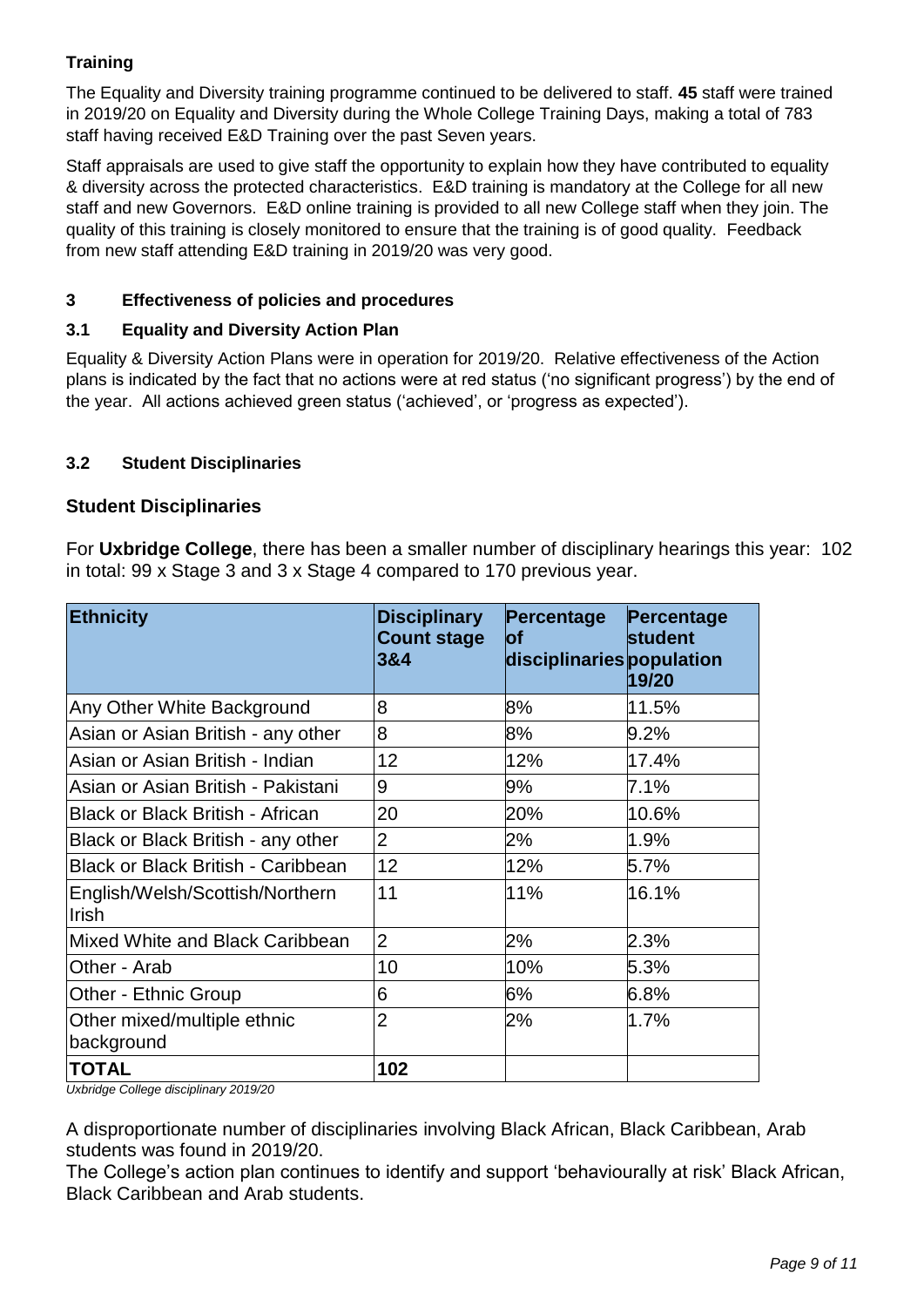**Harrow College** disciplinary count shows similar disproportionate numbers of Black Caribbean/African/Any other students in relation to the College enrolment population. The College's action plan will identify and support Black Caribbean/African/Any other students.

| <b>Ethnicity Group</b>             | Stage 3 and 4<br><b>Disciplinary Count</b> | <b>Disciplinary</b><br>Percentage<br>19/20 | Percentage<br><b>student</b><br>population<br>19/20 |
|------------------------------------|--------------------------------------------|--------------------------------------------|-----------------------------------------------------|
| Mixed/multiple ethnic background   | 4                                          | 7%                                         | 4%                                                  |
| Asian - Indian/Pakistani/Any Other | 14                                         | 25%                                        | 33.5%                                               |
| White - British/Irish/Any other    | 9                                          | 16%                                        | 27.6%                                               |
| Black- African/Caribbean/Any Other | 21                                         | 38%                                        | 18.2%                                               |
| Other - Ethnic Groups/Unknown      | 8                                          | 14%                                        | 16%                                                 |
| Total                              | 56                                         | 100%                                       | 100%                                                |

## **3.3 Complaints**

For Harrow College

- 2019/20 12 complaints compared to 5 in 2018/19
- 5 directly linked to E & D
- 3 not upheld, 1 Partly upheld and 1 TBC

### For Uxbridge College

- 19 complaints received, of which
- four related to  $E \& D$  (2 x Race: 2 x Disability)
- 3 not upheld, 1 upheld

### **3.4 Student Involvement in Equality and Diversity activities**

The Student Executives helped organise a range of activities to celebrate diversity including Black History Month tutorials, and cultural celebration events. Other international days are celebrated. The College's Gender Identity Policy is used to support transgender students. An LGBT student group was active in 2019/20 and this helped to promote awareness and tolerance.

The College takes bullying extremely seriously. The College records bullying cases and takes appropriate actions including disciplinary hearings. The College promoted anti-bullying tutorials and events. It has delivered internet safety e-tutorials and it has a 'report abuse' button on its intranet pages. Effective 1-1 support for students experiencing bullying is provided by the Student support teams.